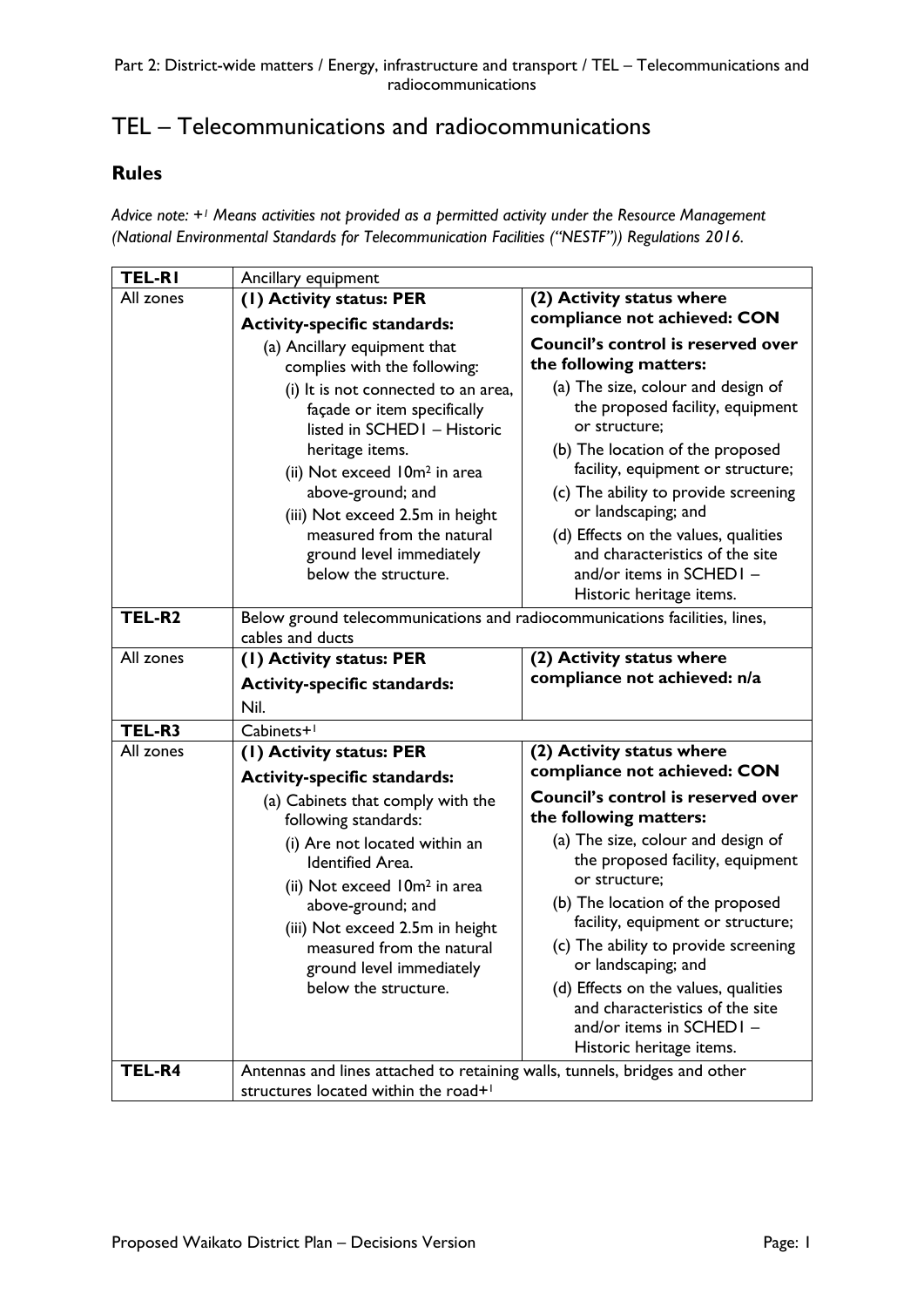| All zones | (I) Activity status: PER                                                                                                                                                                | <b>Activity status where compliance</b>                               |
|-----------|-----------------------------------------------------------------------------------------------------------------------------------------------------------------------------------------|-----------------------------------------------------------------------|
|           | <b>Activity-specific standards:</b>                                                                                                                                                     | not achieved: DIS                                                     |
|           | (a) Antennas that comply with all of<br>the following standards:                                                                                                                        |                                                                       |
|           | (i) Do not connect to an area,<br>façade or item specifically<br>listed in SCHED1 - Historic<br>heritage items;                                                                         |                                                                       |
|           | (ii) Panel antenna do not exceed<br>0.7m in width;                                                                                                                                      |                                                                       |
|           | (iii) Dish antenna do not exceed<br>0.6m in diameter within the<br>GRZ - General residential<br>zone and MRZ - Medium<br>density residential zone; and<br>(iv) Within the GRZ - General |                                                                       |
|           | residential zone and MRZ -<br>Medium density residential                                                                                                                                |                                                                       |
|           | zone the maximum number                                                                                                                                                                 |                                                                       |
|           | of antennas per site is 4.                                                                                                                                                              |                                                                       |
|           | (b) Rule TEL-R4 $(1)(a)$ does not                                                                                                                                                       |                                                                       |
|           | apply a face-mounted panel                                                                                                                                                              |                                                                       |
|           | antenna located within the fascia<br>and below the roof line of an                                                                                                                      |                                                                       |
|           | existing building, except where                                                                                                                                                         |                                                                       |
|           | the area, façade or item is                                                                                                                                                             |                                                                       |
|           | specifically listed in SCHED1 -                                                                                                                                                         |                                                                       |
|           | Historic heritage items.                                                                                                                                                                |                                                                       |
| TEL-R5    | Antennas <sup>+1</sup> attached to a building and/or structure                                                                                                                          |                                                                       |
| All zones | (1) Activity status: PER                                                                                                                                                                | (2) Activity status: CON                                              |
|           | <b>Activity-specific standards:</b>                                                                                                                                                     | <b>Where:</b>                                                         |
|           | (a) Antennas attached to a building                                                                                                                                                     | (a) Antennas attached to a building                                   |
|           | and/or structure that comply                                                                                                                                                            | that do not comply with the                                           |
|           | with all of the following<br>conditions standards:                                                                                                                                      | standards of Rule TEL-R4(1) and<br>are located not within:            |
|           |                                                                                                                                                                                         |                                                                       |
|           | (i) Do not connect to an area,<br>façade or item specifically                                                                                                                           | (i) GRZ - General residential<br>zone;                                |
|           | listed in SCHED1 - Historic                                                                                                                                                             | (ii) MRZ - Medium density                                             |
|           | heritage items;                                                                                                                                                                         | residential zone;                                                     |
|           | (ii) The building and/or structure<br>is not located within:                                                                                                                            | (iii) LLRZ - Large lot residential<br>zone; and                       |
|           | $(I)$ GRZ – General                                                                                                                                                                     | (iv) SET - Settlement zone                                            |
|           | residential zone;                                                                                                                                                                       |                                                                       |
|           | (2) MRZ - Medium density<br>residential zone;                                                                                                                                           | Council's control is reserved over<br>the following matters:          |
|           | $(3)$ LLRZ - Large lot<br>residential zone; and                                                                                                                                         | (b) The size, colour and design of                                    |
|           | (4) SET - Settlement zone                                                                                                                                                               | the proposed facility, equipment                                      |
|           | (iii) The face of the antenna does                                                                                                                                                      | or structure;                                                         |
|           | not exceed 1.5m <sup>2</sup> or 1.2m in<br>diameter for dish antennas,                                                                                                                  | (c) The location of the proposed<br>facility, equipment or structure; |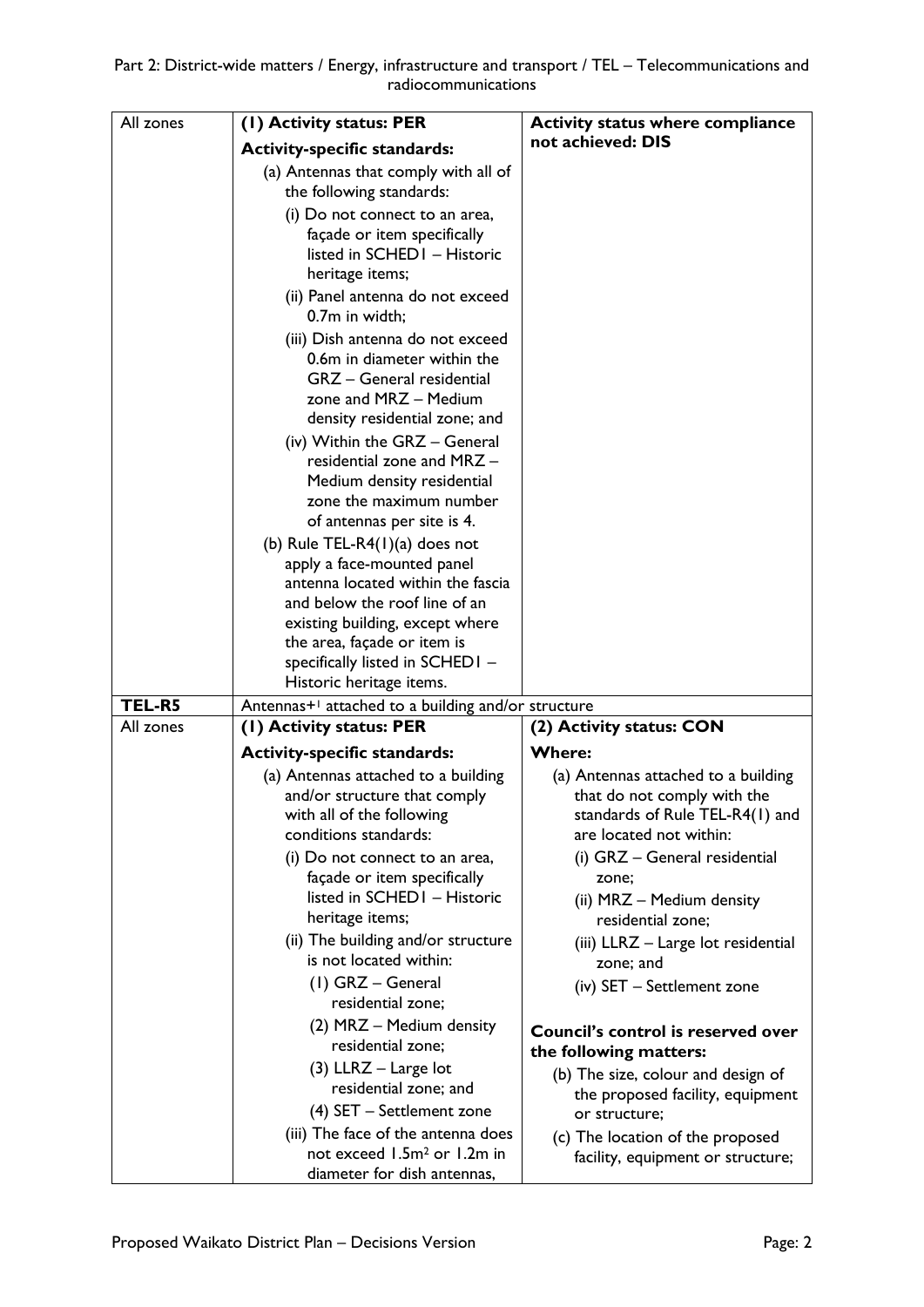| or 1.6m in length for Yagi<br>antenna on an existing pole.       | (d) The ability to provide screening<br>or landscaping; and                                                    |
|------------------------------------------------------------------|----------------------------------------------------------------------------------------------------------------|
| (b) Rule TEL-R5 $(I)(a)$ does not<br>apply to private television | (e) Effects on the values, qualities<br>and characteristics of the site                                        |
| antennas and satellite dishes + <sup>1</sup>                     | and/or items in SCHED1 -<br>Historic heritage items.                                                           |
|                                                                  | (3) Activity status: RDIS                                                                                      |
|                                                                  | <b>Where:</b>                                                                                                  |
|                                                                  | (a) Antennas attached to a building<br>and/or structure that comply<br>with all of the following<br>standards: |
|                                                                  | (i) Are located within:                                                                                        |
|                                                                  | (1) GRZ - General<br>residential zone;                                                                         |
|                                                                  | (2) MRZ - Medium density<br>residential zone;                                                                  |
|                                                                  | (3) RPZ - Rangitahi Peninsula<br>zone;                                                                         |
|                                                                  | $(4)$ LLRZ – Large lot<br>residential zone;                                                                    |
|                                                                  | (5) SETZ - Settlement zone;<br>or                                                                              |
|                                                                  | (6) Road and unformed road                                                                                     |
|                                                                  | (ii) The face of the antenna does<br>not exceed 1.5m <sup>2</sup> or 1.2m in                                   |
|                                                                  | diameter for dish antennas.                                                                                    |
|                                                                  | <b>Council's discretion is restricted</b><br>to the following matters:                                         |
|                                                                  | (b) The functional and operational<br>needs of, and benefits derived<br>from, the infrastructure;              |
|                                                                  | (c) The bulk, form, scale, location of<br>the structure;                                                       |
|                                                                  | (d) Visual, landscape, streetscape<br>and amenity effects;                                                     |
|                                                                  | (e) Where located within a road,<br>the operation and function of<br>road network activities; and              |
|                                                                  | (f) Effects on the values, qualities<br>and characteristics of the site,<br>heritage item or area.             |
|                                                                  | (4) Activity status: DIS                                                                                       |
|                                                                  | <b>Where:</b>                                                                                                  |
|                                                                  | (a) Antennas attached to a building<br>and/or structure do not comply<br>with TEL-R5 $(3)(a)$                  |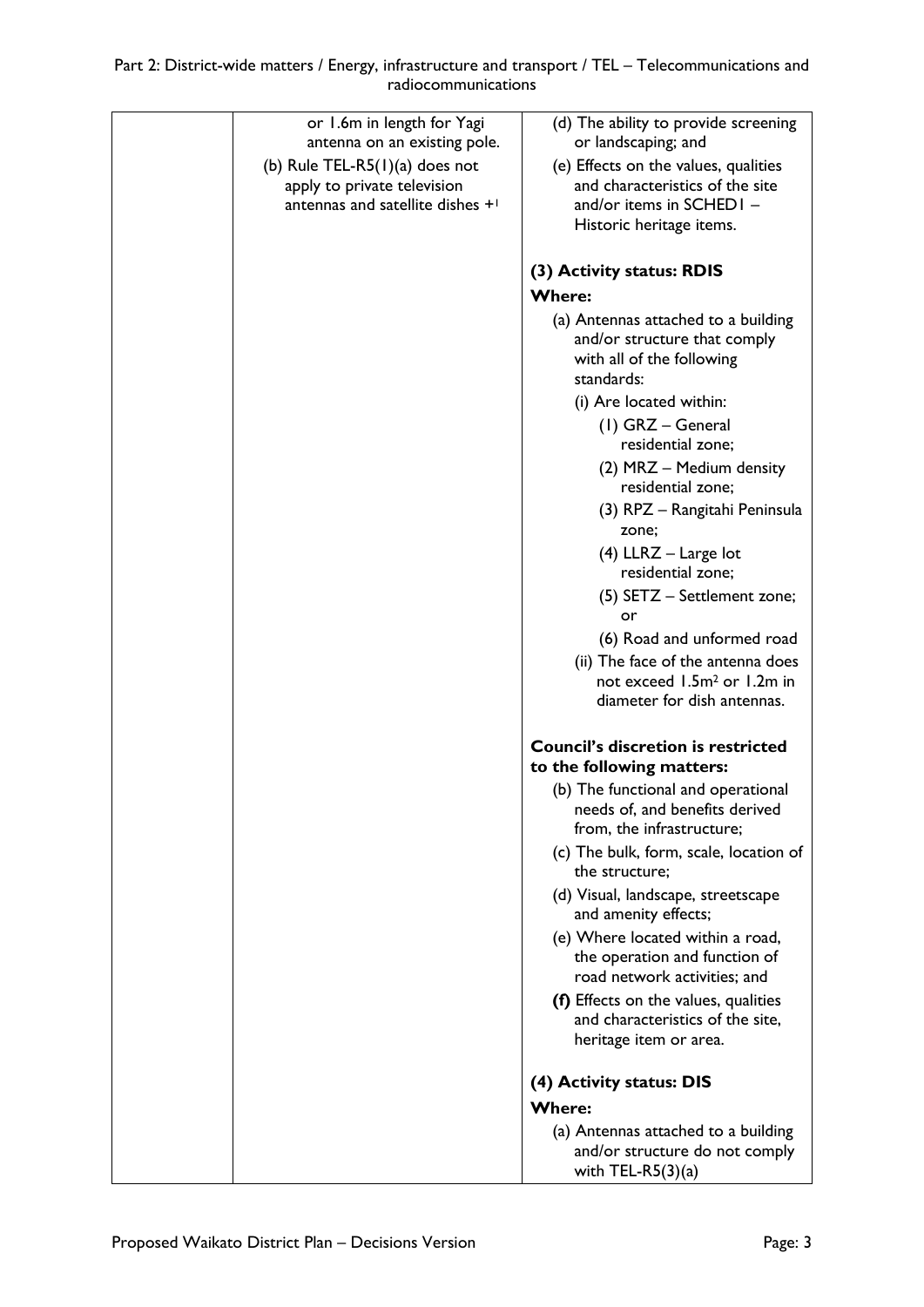| TEL-R6    | Antennas inside new or existing buildings                                            |                                                      |  |
|-----------|--------------------------------------------------------------------------------------|------------------------------------------------------|--|
| All zones | (1) Activity status: PER                                                             | (2) Activity status where                            |  |
|           | <b>Activity-specific standards:</b>                                                  | compliance not achieved: n/a                         |  |
|           | Nil.                                                                                 |                                                      |  |
| TEL-R7    | Other antennas                                                                       |                                                      |  |
| All zones | (I) Activity status: PER                                                             | (2) Activity status: CON                             |  |
|           | <b>Activity-specific standards:</b>                                                  | <b>Where:</b>                                        |  |
|           | (a) Antennas that comply with all of                                                 | (a) Antennas located within an                       |  |
|           | the following standards are                                                          | Identified Area that comply with                     |  |
|           | excluded from any height                                                             | the following:                                       |  |
|           | standards in Rules TEL-R4(1),                                                        | (i) GPS antennas that do not                         |  |
|           | TEL-R5(1), and TEL-R9(1):                                                            | exceed the following                                 |  |
|           | (i) GPS Antennas that do not                                                         | dimensions:                                          |  |
|           | exceed the following                                                                 | $(1)$ 300mm high: and                                |  |
|           | dimensions:                                                                          | (2) 130mm in diameter.                               |  |
|           | $(1)$ 300mm high: and                                                                | (ii) Omni-directional 'whip' or                      |  |
|           | (2) 130mm in diameter.                                                               | di-pole type antennas that do                        |  |
|           | (ii) Omni-directional 'whip' or                                                      | not exceed the following                             |  |
|           | di-pole type antennas that do                                                        | dimensions:                                          |  |
|           | not exceed the following<br>dimensions:                                              | $(1)$ 1.6m high;                                     |  |
|           |                                                                                      | (2) I.5m horizontal length                           |  |
|           | $(1)$ 1.6m high;                                                                     | whip or rod; or                                      |  |
|           | (2) I.5m horizontal length<br>whip or rod; or                                        | (3) Cross section element<br>no more than 60mm in    |  |
|           | (3) Cross section element no                                                         | diameter.                                            |  |
|           | more than 60mm in                                                                    |                                                      |  |
|           | diameter.                                                                            | Council's control is reserved over                   |  |
|           | (iii) Are not located within an                                                      | the following matters:                               |  |
|           | Identified Area; and                                                                 | (b) The size, colour and design of                   |  |
|           | (iv) Do not connect to an area,                                                      | the proposed facility, equipment                     |  |
|           | façade or item specifically                                                          | or structure:                                        |  |
|           | listed in SCHED1 - Historic                                                          | (c) The location of the proposed                     |  |
|           | heritage items.                                                                      | facility, equipment or structure;                    |  |
|           |                                                                                      | (d) The ability to provide screening                 |  |
|           |                                                                                      | or landscaping; and                                  |  |
|           |                                                                                      | (e) Effects on the values, qualities                 |  |
|           |                                                                                      | and characteristics of the site                      |  |
|           |                                                                                      | and/or items in SCHED1 -<br>Historic heritage items. |  |
| TEL-R8    | Small cell units exceeding the permitted volumetric dimension of 0.1 Im <sup>3</sup> |                                                      |  |
|           | regulated in the NESTF                                                               |                                                      |  |
| All zones | (1) Activity status: PER                                                             | (2) Activity status: CON                             |  |
|           | <b>Activity-specific standards:</b>                                                  | <b>Where:</b>                                        |  |
|           | (a) Small cell units exceeding the                                                   | (a) Small cell units are located in an               |  |
|           | permitted volumetric dimension                                                       | Identified Area exceeding the                        |  |
|           | of $0.1 \, \text{Im}^3$ regulated in the                                             | maximum volumetric dimension                         |  |
|           | NESTF that comply with all of                                                        | volume of 0.1 Im <sup>3</sup> regulated in           |  |
|           | the following standards:                                                             | the NESTF, up to a maximum                           |  |
|           | (i) Do not exceed a maximum                                                          | volume of 0.25m <sup>3</sup> .                       |  |
|           | volume of 0.25m <sup>3</sup> ;                                                       |                                                      |  |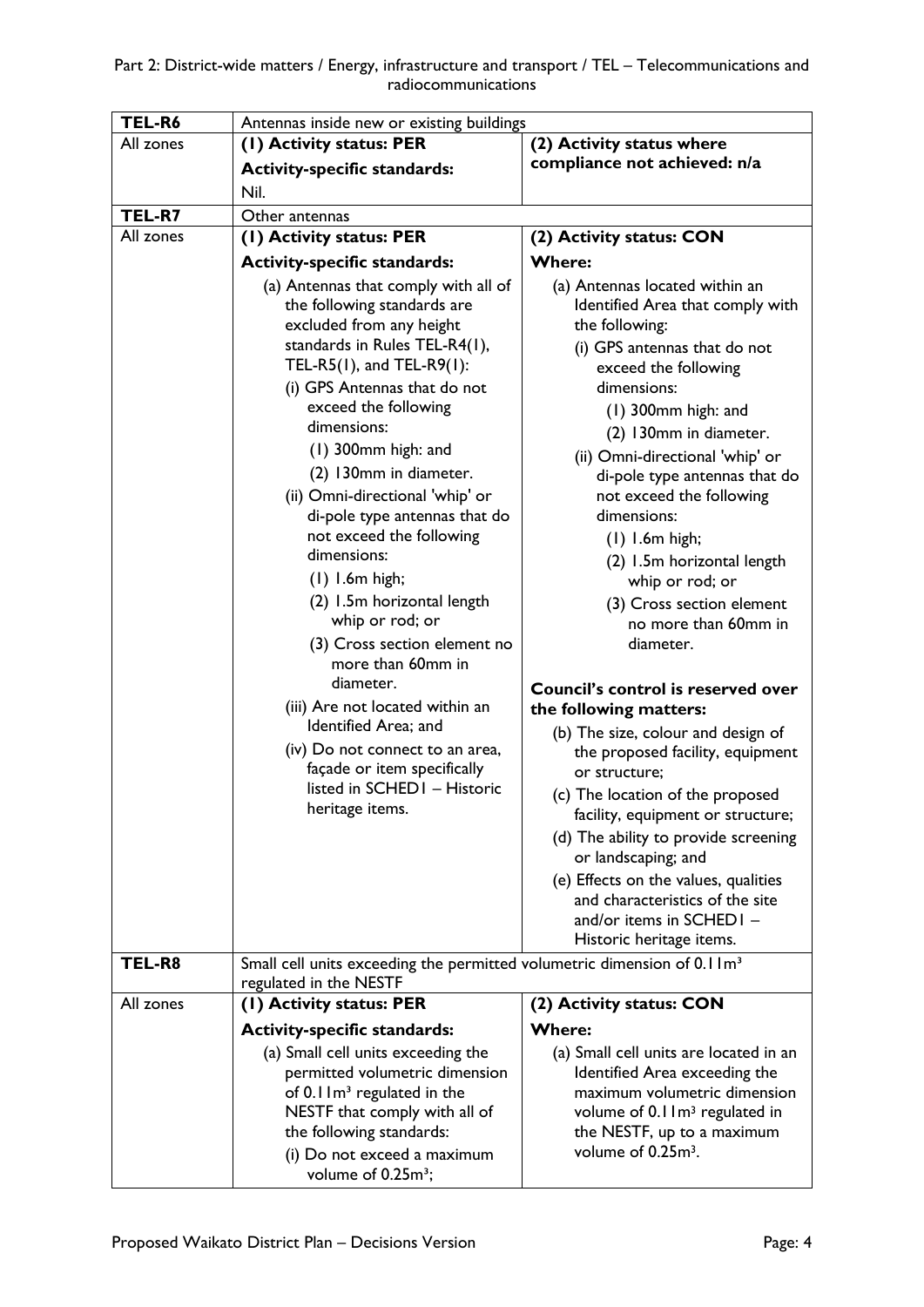|           | Identified Area; and<br>heritage items.                                                                                                                                                                                                                                            | (ii) Are not located within an<br>(iii) Do not connect to an area,<br>façade or item specifically<br>listed in SCHED1 - Historic                                                                                                                                                                                                                                                                                            | <b>Council's control is reserved over</b><br>the following matters:<br>(a) The size, colour and design of<br>the proposed facility, equipment<br>or structure;<br>(b) The location of the proposed<br>facility, equipment or structure;<br>(c) The ability to provide screening<br>or landscaping; and<br>(d) Effects on the values, qualities<br>and characteristics of the site<br>and/or items in SCHED1 -<br>Historic heritage items.                                                                                                    |
|-----------|------------------------------------------------------------------------------------------------------------------------------------------------------------------------------------------------------------------------------------------------------------------------------------|-----------------------------------------------------------------------------------------------------------------------------------------------------------------------------------------------------------------------------------------------------------------------------------------------------------------------------------------------------------------------------------------------------------------------------|----------------------------------------------------------------------------------------------------------------------------------------------------------------------------------------------------------------------------------------------------------------------------------------------------------------------------------------------------------------------------------------------------------------------------------------------------------------------------------------------------------------------------------------------|
| TEL-R9    | Poles, antennas and headframes+1                                                                                                                                                                                                                                                   |                                                                                                                                                                                                                                                                                                                                                                                                                             |                                                                                                                                                                                                                                                                                                                                                                                                                                                                                                                                              |
| All zones | (I) Activity status: PER                                                                                                                                                                                                                                                           |                                                                                                                                                                                                                                                                                                                                                                                                                             | (2) Activity status: RDIS                                                                                                                                                                                                                                                                                                                                                                                                                                                                                                                    |
|           | <b>Activity-specific standards:</b>                                                                                                                                                                                                                                                |                                                                                                                                                                                                                                                                                                                                                                                                                             | <b>Where:</b>                                                                                                                                                                                                                                                                                                                                                                                                                                                                                                                                |
|           | standards:                                                                                                                                                                                                                                                                         | (a) Any poles and attached antenna<br>that comply with the following                                                                                                                                                                                                                                                                                                                                                        | (a) Poles, antennas and headframes<br>located in an Identified Area that<br>comply with Rule TEL-R9(1).                                                                                                                                                                                                                                                                                                                                                                                                                                      |
|           | <b>Identified Area;</b><br>heritage items;<br>located; and<br>Zone                                                                                                                                                                                                                 | (i) Are not located within an<br>(ii) Do not connect to an area,<br>façade or item specifically<br>listed in SCHED1 - Historic<br>(iii) Comply with the height in<br>relation to boundary limits<br>for the zone in which it is<br>(iv) Not exceed the height limits<br>set out in the following table:<br><b>Permitted height</b><br>measured from<br>the natural<br>ground level<br>immediately<br>below the<br>structure | <b>Council's discretion is restricted</b><br>to the following matters:<br>(b) The functional and operational<br>needs of, and benefits derived<br>from, the infrastructure;<br>(c) The bulk, form, scale, location of<br>the structure;<br>(d) Visual, landscape, streetscape<br>and amenity effects;<br>(e) Where located within a road,<br>the operation and function of<br>road network activities; and<br>(f) Effects on the values, qualities<br>and characteristics of the site,<br>heritage item or area.<br>(3) Activity status: DIS |
|           | GRUZ - General<br>rural zone; RLZ -<br>Rural lifestyle zone<br>GIZ - General<br>industrial zone; HIZ<br>- Heavy industrial<br>zone and $MSRZ -$<br>Motor sport and<br>recreation zone<br>COMZ-<br>Commercial zone;<br>TCZ - Town centre<br>zone; LCZ - Local<br>centre zone; BTZ - | 25m (and 30m for<br>co-location of at<br>least two operators)<br>25m (and 30m for<br>co-location of at<br>least two operators)<br>20 <sub>m</sub>                                                                                                                                                                                                                                                                           | <b>Where:</b><br>(a) Poles, antennas and headframes<br>located in an Identified Area that<br>do not comply with the<br>regulations 26-35 of the NESTF<br>or Rule TEL-R9(1).                                                                                                                                                                                                                                                                                                                                                                  |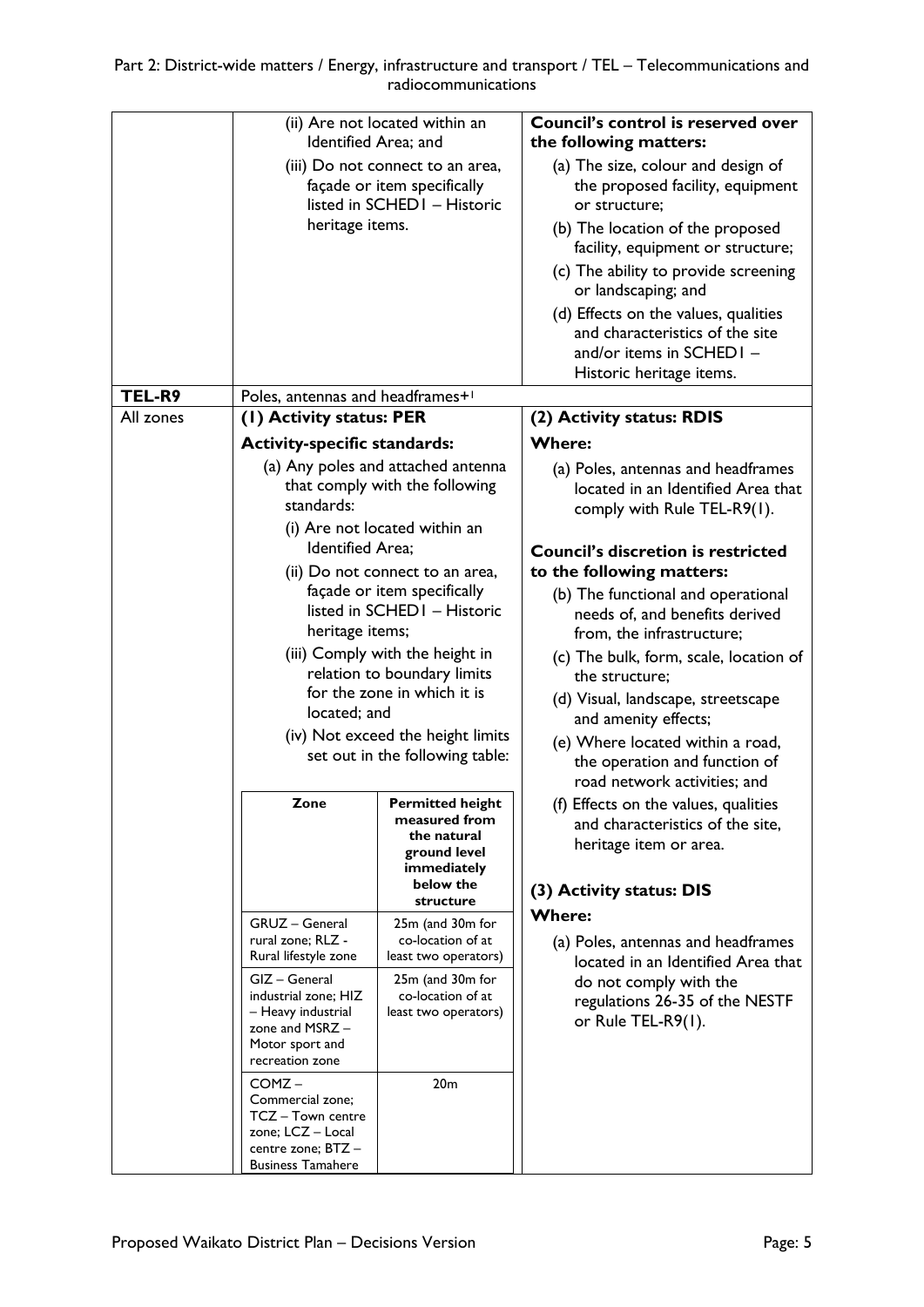## Part 2: District-wide matters / Energy, infrastructure and transport / TEL – Telecommunications and radiocommunications

|                | zone; TKAZ - Te<br>Kowhai airpark zone      |                                                           |                                                                                |
|----------------|---------------------------------------------|-----------------------------------------------------------|--------------------------------------------------------------------------------|
|                | OSZ – Open space                            | 20 <sub>m</sub>                                           |                                                                                |
|                | zone                                        |                                                           |                                                                                |
|                | GRZ - General                               | 15m                                                       |                                                                                |
|                | residential zone;<br>MRZ – Medium           |                                                           |                                                                                |
|                | density residential                         |                                                           |                                                                                |
|                | zone, RPZ -                                 |                                                           |                                                                                |
|                | Rangitahi Peninsula                         |                                                           |                                                                                |
|                | zone; LLRZ - Large<br>lot residential zone; |                                                           |                                                                                |
|                | SETZ - Settlement                           |                                                           |                                                                                |
|                | zone and Special                            |                                                           |                                                                                |
|                | purpose zones not<br>otherwise listed.      |                                                           |                                                                                |
|                | Road or unformed                            | That of the adjoining                                     |                                                                                |
|                | road                                        | zone                                                      |                                                                                |
|                |                                             |                                                           |                                                                                |
|                |                                             | (b) Headframes that comply with                           |                                                                                |
|                | the following conditions<br>standards:      |                                                           |                                                                                |
|                |                                             | (i) Comply with the height in                             |                                                                                |
|                |                                             | relation to boundary limits                               |                                                                                |
|                |                                             | for the zone in which it is                               |                                                                                |
|                | located;                                    |                                                           |                                                                                |
|                |                                             | (ii) Within the GRZ - General                             |                                                                                |
|                |                                             | residential zone and MRZ -                                |                                                                                |
|                |                                             | Medium density residential                                |                                                                                |
|                |                                             | zone do not exceed 1.0m                                   |                                                                                |
|                | diameter; or                                |                                                           |                                                                                |
|                |                                             | (iii) Within all other zones and<br>unformed roads do not |                                                                                |
|                |                                             | exceed 6.0m diameter; and                                 |                                                                                |
|                |                                             | (iv) Within the road do not                               |                                                                                |
|                |                                             | exceed 0.7m diameter.                                     |                                                                                |
|                |                                             | (c) Rule $TELR9(1)(a)$ does not apply                     |                                                                                |
|                | to lightning rods and GPS                   |                                                           |                                                                                |
|                |                                             | antennas, omni directional whip                           |                                                                                |
|                | antenna, ancillary                          |                                                           |                                                                                |
|                |                                             | telecommunication devices and                             |                                                                                |
|                | earth peaks.                                |                                                           |                                                                                |
| <b>TEL-R10</b> |                                             |                                                           | Externally-mounted telecommunication satellite dishes and ancillary components |
| All zones      | (1) Activity status: PER                    |                                                           | (2) Activity status: CON                                                       |
|                | <b>Activity-specific standards:</b>         |                                                           | <b>Where:</b>                                                                  |
|                | (a) Externally-mounted                      |                                                           | (a) Externally-mounted                                                         |
|                |                                             | telecommunication satellite                               | telecommunication satellite                                                    |
|                |                                             | dishes and ancillary components                           | dishes and ancillary components                                                |
|                | standards:                                  | that comply with the following                            | that:                                                                          |
|                |                                             |                                                           | (i) Do not exceed 1.0m in                                                      |
|                | (i) Do not exceed 1.0m in                   |                                                           | diameter;                                                                      |
|                |                                             | diameter, or 1.8m in<br>diameter in GIZ - General         | (ii) Are attached to existing                                                  |
|                |                                             | industrial zone, HIZ - Heavy                              | buildings; and                                                                 |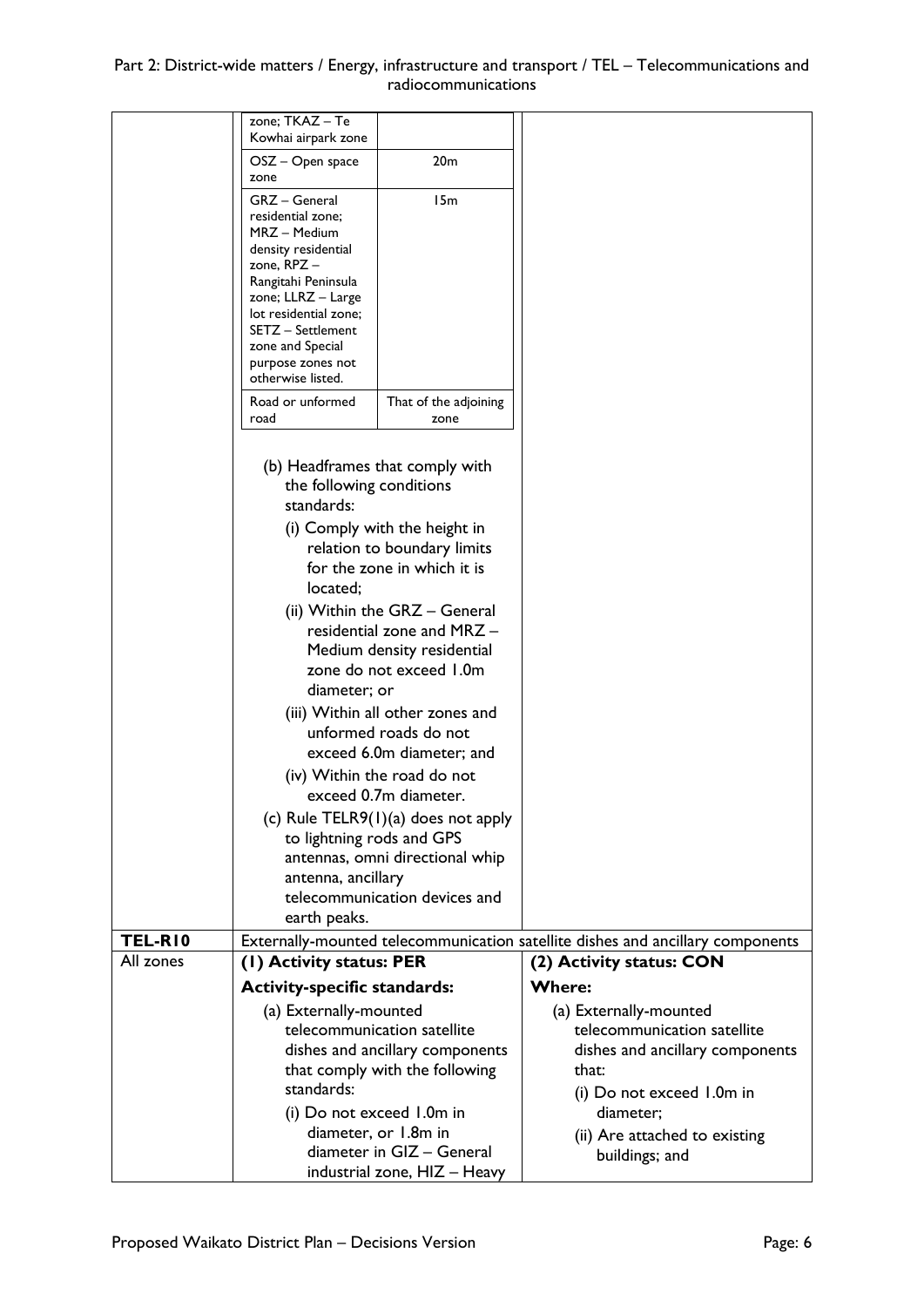|           | lifestyle zone and GRUZ -<br>General rural zone;<br>(ii) Are attached to existing<br>buildings; and/or including a<br>pole or structure other than<br>a building when located in the<br>RLZ - Rural lifestyle zone<br>and GRUZ - General rural<br>zone;<br>(iii) Do not connect to an area,<br>façade or item specifically<br>listed in SCHED1 - Historic<br>heritage items; and<br>(iv) Are not located within an<br><b>Identified Area</b> | (iii) Are not located within an<br><b>Identified Area.</b><br><b>Council's control is reserved over</b><br>the following matters:<br>(b) The size, colour and design of<br>the proposed facility, equipment<br>or structure:<br>(c) The location of the proposed<br>facility, equipment or structure;<br>(d) The ability to provide screening<br>or landscaping; and<br>(e) Effects on the values, qualities<br>and characteristics of the site.<br>(3) Activity status: RDIS<br><b>Where:</b><br>(a) Externally-mounted<br>telecommunication satellite<br>dishes and ancillary components<br>that<br>(i) Are located within an<br><b>Identified Area.</b><br><b>Council's discretion is restricted</b><br>to the following matters:<br>(b) The functional and operational<br>needs of, and benefits derived<br>from, the infrastructure;<br>(c) The bulk, form, scale, location of<br>the structure;<br>(d) Visual, landscape, streetscape<br>and amenity effects;<br>(e) Where located within a road,<br>the operation and function of<br>road network activities and<br>(f) Effects on the values, qualities<br>and characteristics of Identified<br>Area. |
|-----------|----------------------------------------------------------------------------------------------------------------------------------------------------------------------------------------------------------------------------------------------------------------------------------------------------------------------------------------------------------------------------------------------------------------------------------------------|---------------------------------------------------------------------------------------------------------------------------------------------------------------------------------------------------------------------------------------------------------------------------------------------------------------------------------------------------------------------------------------------------------------------------------------------------------------------------------------------------------------------------------------------------------------------------------------------------------------------------------------------------------------------------------------------------------------------------------------------------------------------------------------------------------------------------------------------------------------------------------------------------------------------------------------------------------------------------------------------------------------------------------------------------------------------------------------------------------------------------------------------------------------|
|           | Telecommunication kiosk                                                                                                                                                                                                                                                                                                                                                                                                                      |                                                                                                                                                                                                                                                                                                                                                                                                                                                                                                                                                                                                                                                                                                                                                                                                                                                                                                                                                                                                                                                                                                                                                               |
| TEL-RII   |                                                                                                                                                                                                                                                                                                                                                                                                                                              |                                                                                                                                                                                                                                                                                                                                                                                                                                                                                                                                                                                                                                                                                                                                                                                                                                                                                                                                                                                                                                                                                                                                                               |
| All zones | (1) Activity status: PER                                                                                                                                                                                                                                                                                                                                                                                                                     | (2) Activity status: CON                                                                                                                                                                                                                                                                                                                                                                                                                                                                                                                                                                                                                                                                                                                                                                                                                                                                                                                                                                                                                                                                                                                                      |
|           | <b>Activity-specific standards:</b><br>(a) Telecommunication kiosks that                                                                                                                                                                                                                                                                                                                                                                     | <b>Where:</b><br>(a) Telecommunication kiosks,                                                                                                                                                                                                                                                                                                                                                                                                                                                                                                                                                                                                                                                                                                                                                                                                                                                                                                                                                                                                                                                                                                                |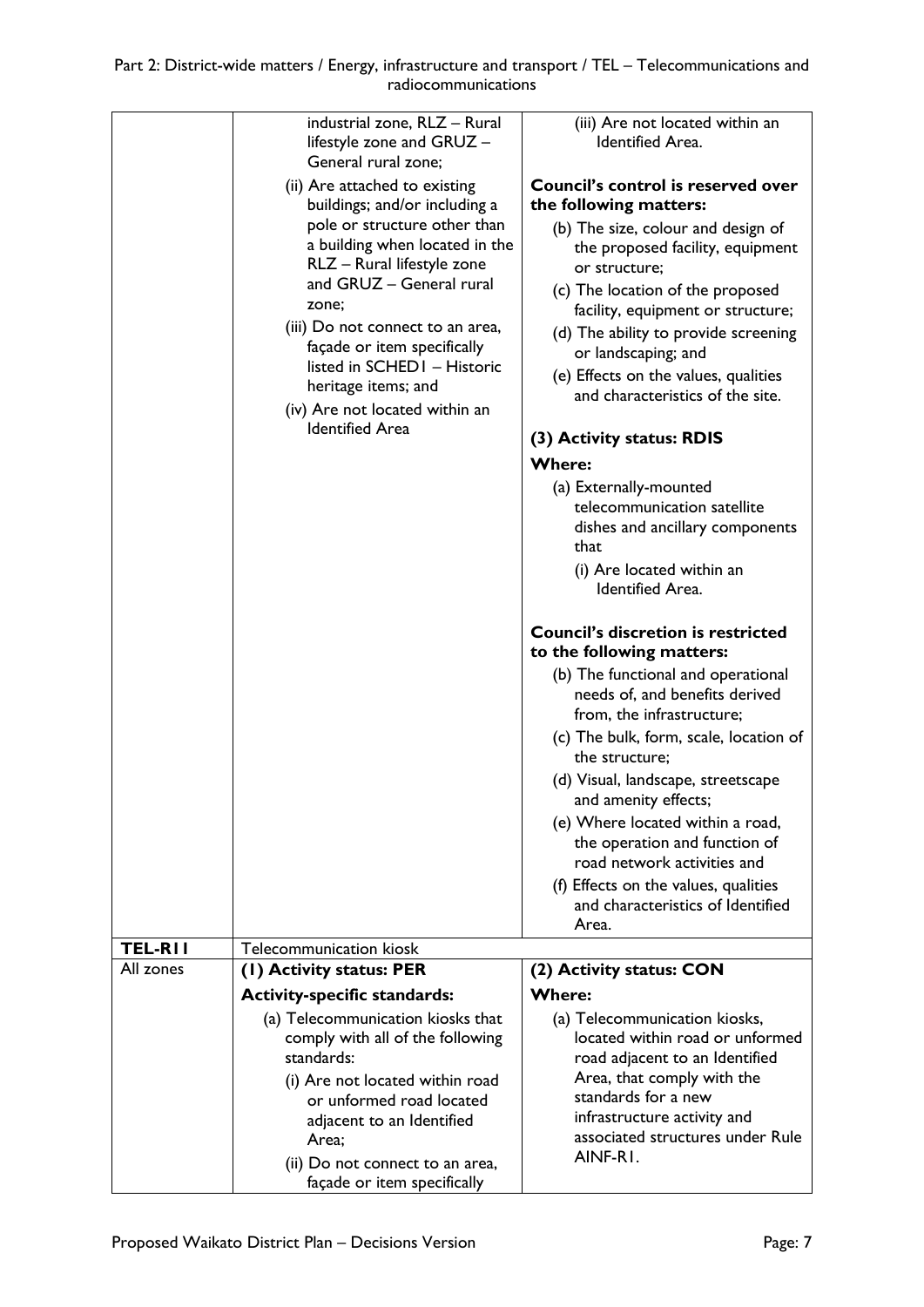|           | listed in SCHED1 - Historic<br>heritage items; and                                                                                                                                                                                         | Council's control is reserved over<br>the following matters:                                                                                                                                                                                                                                                |
|-----------|--------------------------------------------------------------------------------------------------------------------------------------------------------------------------------------------------------------------------------------------|-------------------------------------------------------------------------------------------------------------------------------------------------------------------------------------------------------------------------------------------------------------------------------------------------------------|
|           | (iii) Are not located within an<br>Identified Area; and<br>(iv) Not exceed 10m <sup>2</sup> in area<br>above-ground; and<br>(v) Not exceed 2.5m in height<br>measured from the natural<br>ground level immediately<br>below the structure. | (b) The size, colour and design of<br>the proposed facility, equipment<br>or structure;<br>(c) The location of the proposed<br>facility, equipment or structure;<br>(d) The ability to provide screening<br>or landscaping; and<br>(e) Effects on the values, qualities<br>and characteristics of the site. |
|           |                                                                                                                                                                                                                                            | (3) Activity status: RDIS                                                                                                                                                                                                                                                                                   |
|           |                                                                                                                                                                                                                                            | <b>Where:</b>                                                                                                                                                                                                                                                                                               |
|           |                                                                                                                                                                                                                                            | (a) Telecommunication kiosks that<br>do not comply with one or<br>more standards of Rules TEL-<br>$RII(I)$ or TEL-RII(2).                                                                                                                                                                                   |
|           |                                                                                                                                                                                                                                            | <b>Council's discretion is restricted</b><br>to the following matters:                                                                                                                                                                                                                                      |
|           |                                                                                                                                                                                                                                            | (b) The functional and operational<br>needs of, and benefits derived<br>from, the infrastructure;                                                                                                                                                                                                           |
|           |                                                                                                                                                                                                                                            | (c) The bulk, form, scale, location of<br>the structure;                                                                                                                                                                                                                                                    |
|           |                                                                                                                                                                                                                                            | (d) Visual, landscape, streetscape<br>and amenity effects;                                                                                                                                                                                                                                                  |
|           |                                                                                                                                                                                                                                            | (e) Where located within a road,<br>the operation and function of<br>road network activities; and                                                                                                                                                                                                           |
|           |                                                                                                                                                                                                                                            | (f) Effects on the values, qualities<br>and characteristics of the site,<br>heritage item or area.                                                                                                                                                                                                          |
| TEL-RI2   | Self-contained power units                                                                                                                                                                                                                 |                                                                                                                                                                                                                                                                                                             |
| All zones | (1) Activity status: PER                                                                                                                                                                                                                   | (2) Activity status: RDIS                                                                                                                                                                                                                                                                                   |
|           | <b>Activity-specific standards:</b>                                                                                                                                                                                                        | <b>Where:</b>                                                                                                                                                                                                                                                                                               |
|           | (a) Self-contained power units that<br>comply with all of the following<br>conditions standards:<br>(i) Do not connect to an area,<br>façade or item specifically<br>listed in SCHED1 - Historic<br>heritage items;                        | (a) Self-contained power units that<br>do not comply with the<br>standards for a new<br>infrastructure activity and<br>associated structures under Rule<br>under Rule AINF-RI.                                                                                                                              |
|           | (ii) Are not located within an                                                                                                                                                                                                             | <b>Council's discretion is restricted</b>                                                                                                                                                                                                                                                                   |
|           | <b>Identified Area.</b>                                                                                                                                                                                                                    | to the following matters:                                                                                                                                                                                                                                                                                   |
|           | (iii) Not exceed 10m <sup>2</sup> in area<br>above-ground; and                                                                                                                                                                             | (a) The functional and operational<br>needs of, and benefits derived                                                                                                                                                                                                                                        |
|           | (iv) Not exceed 2.5m in height                                                                                                                                                                                                             | from, the infrastructure;                                                                                                                                                                                                                                                                                   |
|           | measured from the natural                                                                                                                                                                                                                  |                                                                                                                                                                                                                                                                                                             |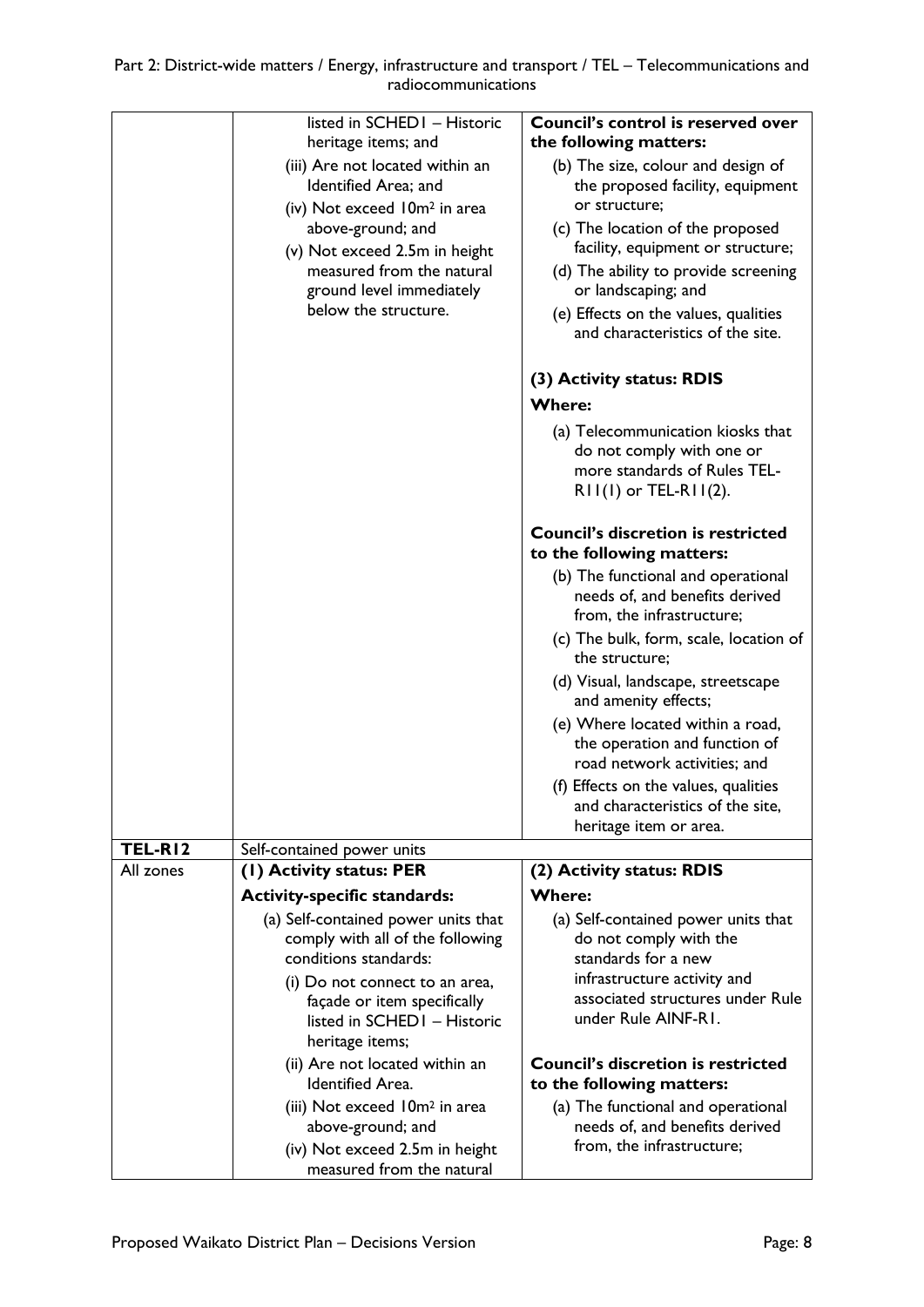|           | ground level immediately<br>below the structure.                                                                                                                                                                                                                                                                                                                                                                                                                                                                                 | (b) The bulk, form, scale, location<br>of the structure;<br>(c) Visual, landscape, streetscape<br>and amenity effects;<br>(d) Where located within a road,<br>the operation and function of<br>road network activities; and<br>(e) Effects on the values, qualities<br>and characteristics of the site,<br>heritage item or area.                                                                                                                                                                                                                                                                                                                                                                                                                                                                                              |
|-----------|----------------------------------------------------------------------------------------------------------------------------------------------------------------------------------------------------------------------------------------------------------------------------------------------------------------------------------------------------------------------------------------------------------------------------------------------------------------------------------------------------------------------------------|--------------------------------------------------------------------------------------------------------------------------------------------------------------------------------------------------------------------------------------------------------------------------------------------------------------------------------------------------------------------------------------------------------------------------------------------------------------------------------------------------------------------------------------------------------------------------------------------------------------------------------------------------------------------------------------------------------------------------------------------------------------------------------------------------------------------------------|
|           |                                                                                                                                                                                                                                                                                                                                                                                                                                                                                                                                  | (3) Activity status: DIS<br><b>Where:</b>                                                                                                                                                                                                                                                                                                                                                                                                                                                                                                                                                                                                                                                                                                                                                                                      |
|           |                                                                                                                                                                                                                                                                                                                                                                                                                                                                                                                                  | (a) Self-contained power units are<br>located within an Identified Area                                                                                                                                                                                                                                                                                                                                                                                                                                                                                                                                                                                                                                                                                                                                                        |
| TEL-RI3   | Aerial telecommunication lines and associated support structures, including<br>those not complying with regulations 41-42 of the NESTF                                                                                                                                                                                                                                                                                                                                                                                           |                                                                                                                                                                                                                                                                                                                                                                                                                                                                                                                                                                                                                                                                                                                                                                                                                                |
| All zones | (1) Activity status: PER                                                                                                                                                                                                                                                                                                                                                                                                                                                                                                         | (2) Activity status: RDIS                                                                                                                                                                                                                                                                                                                                                                                                                                                                                                                                                                                                                                                                                                                                                                                                      |
|           | <b>Activity-specific standards:</b>                                                                                                                                                                                                                                                                                                                                                                                                                                                                                              | <b>Where:</b>                                                                                                                                                                                                                                                                                                                                                                                                                                                                                                                                                                                                                                                                                                                                                                                                                  |
|           | (a) Aerial telecommunication lines<br>and associated support<br>structures, including those not<br>complying with regulations 41-<br>42 of the NESTF, that comply<br>with all of the following<br>conditions standards:<br>(i) Do not exceed 20m in height<br>measured from the natural<br>ground level immediately<br>below the structure; and<br>(ii) Are located within the<br>GRUZ - General rural zone;<br>or<br>(iii) Are located within road or<br>unformed road located<br>adjacent to the GRUZ -<br>General Rural Zone. | (a) Aerial telecommunication lines<br>and associated support<br>structures, including those not<br>complying with regulations 41-<br>42 of the NESTF, that:<br>(i) Do not comply with one or<br>more standards of Rule TEL-<br>$R13(1)$ ; and<br>(ii) Are not located within an<br><b>Identified Area.</b><br><b>Council's discretion is restricted</b><br>to the following matters:<br>(b) The functional and operational<br>needs of, and benefits derived<br>from, the infrastructure;<br>(c) The bulk, form, scale, location of<br>the structure;<br>(d) Visual, landscape, streetscape<br>and amenity effects;<br>(e) Where located within a road,<br>the operation and function of<br>road network activities; and<br>(f) Effects on the values, qualities<br>and characteristics of the site,<br>heritage item or area. |
| TEL-RI4   | Lightning rods                                                                                                                                                                                                                                                                                                                                                                                                                                                                                                                   |                                                                                                                                                                                                                                                                                                                                                                                                                                                                                                                                                                                                                                                                                                                                                                                                                                |
| All zones | (1) Activity status: PER<br><b>Activity-specific standards:</b>                                                                                                                                                                                                                                                                                                                                                                                                                                                                  | (2) Activity status where<br>compliance not achieved: DIS                                                                                                                                                                                                                                                                                                                                                                                                                                                                                                                                                                                                                                                                                                                                                                      |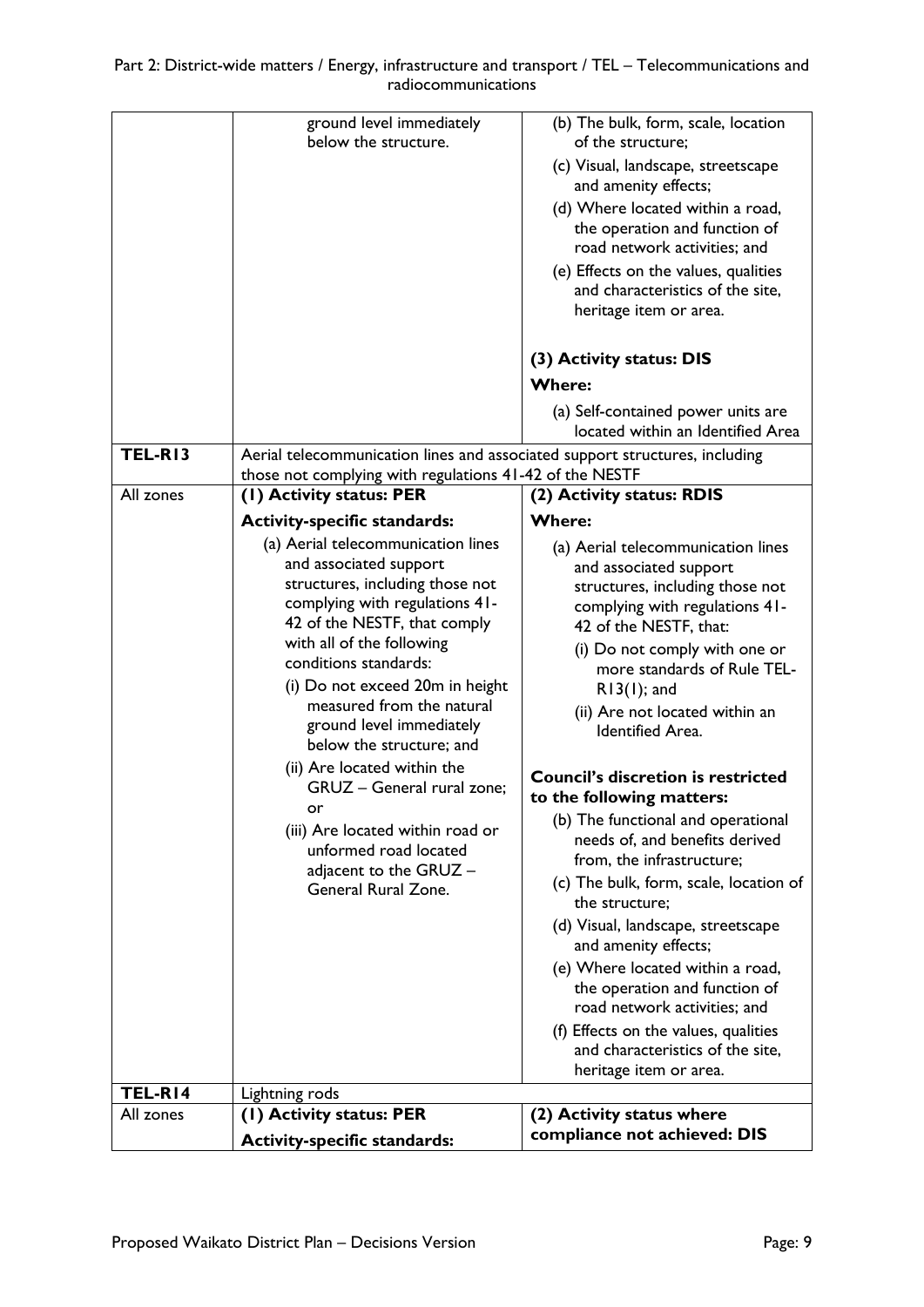|           | (a) Lightning rods that comply with<br>all of the following conditions         |                                                           |
|-----------|--------------------------------------------------------------------------------|-----------------------------------------------------------|
|           | standards:                                                                     |                                                           |
|           | (i) Do not exceed 1.8m in                                                      |                                                           |
|           | height;                                                                        |                                                           |
|           | (ii) Do not connect to an area,                                                |                                                           |
|           | façade or item specifically                                                    |                                                           |
|           | listed in SCHED1 - Historic                                                    |                                                           |
|           | heritage items.                                                                |                                                           |
| TEL-RI5   | Cabinets not meeting the NESTF regulations 19, 20, and 21 that are not located |                                                           |
|           | within:                                                                        |                                                           |
|           | (a) GRZ - General residential zone;                                            |                                                           |
|           | (b) MRZ - Medium density residential zone;                                     |                                                           |
|           | (a) RPZ - Rangitahi Peninsula zone;                                            |                                                           |
|           | (b) LLRZ - Large lot residential zone;                                         |                                                           |
|           | (c) SETZ - Settlement zone; or                                                 |                                                           |
|           | (d) Road and unformed road                                                     |                                                           |
| All zones | (I) Activity status: CON                                                       | (2) Activity status where                                 |
|           | <b>Activity-specific standards:</b>                                            | compliance not achieved: n/a                              |
|           | Nil.                                                                           |                                                           |
|           |                                                                                |                                                           |
|           | Council's control is reserved over                                             |                                                           |
|           | the following matters:                                                         |                                                           |
|           | (a) The size, colour and design of                                             |                                                           |
|           | the proposed facility, equipment                                               |                                                           |
|           | or structure;                                                                  |                                                           |
|           | (b) The location of the proposed                                               |                                                           |
|           | facility, equipment or structure;                                              |                                                           |
|           | (c) The ability to provide screening                                           |                                                           |
|           | or landscaping; and                                                            |                                                           |
|           | (d) Effects on the values, qualities                                           |                                                           |
|           | and characteristics of the site                                                |                                                           |
|           | and/or items in $SCHEDI -$                                                     |                                                           |
|           | Historic heritage items.                                                       |                                                           |
| TEL-RI6   | Antennas attached to an existing pole in the road reserve that do not comply   |                                                           |
|           | with Regulations 26 and 27 of the NESTF and antennas attached to an existing   |                                                           |
|           | pole in unformed road                                                          |                                                           |
| All zones | (I) Activity status: CON                                                       | (2) Activity status where<br>compliance not achieved: n/a |
|           | <b>Activity-specific standards:</b>                                            |                                                           |
|           | Nil.                                                                           |                                                           |
|           |                                                                                |                                                           |
|           | Council's control is reserved over                                             |                                                           |
|           | the following matters:                                                         |                                                           |
|           | (a) The size, colour and design of                                             |                                                           |
|           | the proposed facility, equipment                                               |                                                           |
|           | or structure;                                                                  |                                                           |
|           | (b) The location of the proposed                                               |                                                           |
|           | facility, equipment or structure;                                              |                                                           |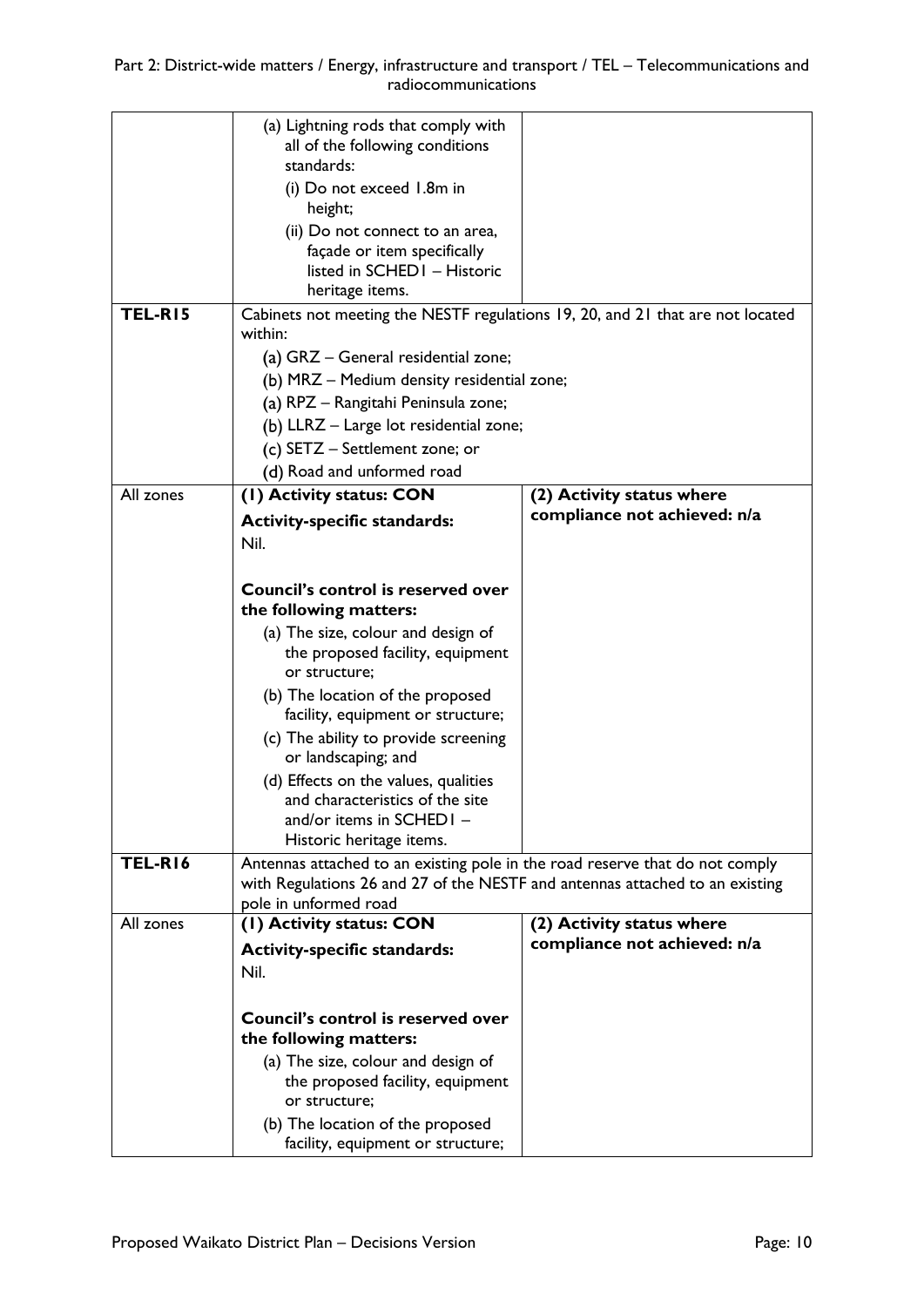|           | (c) The ability to provide screening                                         |                              |
|-----------|------------------------------------------------------------------------------|------------------------------|
|           | or landscaping; and                                                          |                              |
|           | (d) Effects on the values, qualities<br>and characteristics of the site      |                              |
|           | and/or items in SCHED1 -                                                     |                              |
|           | Historic heritage items.                                                     |                              |
| TEL-RI7   | Dish antennas not complying with regulations 26-35 of the NESTF that are not |                              |
|           | located within:                                                              |                              |
|           | (e) GRZ - General residential zone;                                          |                              |
|           | (f) MRZ - Medium density residential zone;                                   |                              |
|           | (g) RPZ - Rangitahi Peninsula zone;                                          |                              |
|           | (h) LLRZ - Large lot residential zone;                                       |                              |
|           | (i) SETZ - Settlement zone; or                                               |                              |
|           | (j) Road and unformed road                                                   |                              |
| All zones | (I) Activity status: CON                                                     | (2) Activity status where    |
|           | <b>Activity-specific standards:</b>                                          | compliance not achieved: n/a |
|           | Nil.                                                                         |                              |
|           |                                                                              |                              |
|           | Council's control is reserved over                                           |                              |
|           | the following matters:                                                       |                              |
|           | (a) The size, colour and design of                                           |                              |
|           | the proposed facility, equipment                                             |                              |
|           | or structure;                                                                |                              |
|           | (b) The location of the proposed                                             |                              |
|           | facility, equipment or structure;                                            |                              |
|           | (c) The ability to provide screening                                         |                              |
|           | or landscaping; and                                                          |                              |
|           | (d) Effects on the values, qualities                                         |                              |
|           | and characteristics of the site<br>and/or items in SCHED1 -                  |                              |
|           | Historic heritage items.                                                     |                              |
| TEL-RI8   | Cabinets not meeting the NESTF regulations 19, 20, and 21 that are located   |                              |
|           | within:                                                                      |                              |
|           | (k) GRZ - General residential zone;                                          |                              |
|           | (I) MRZ - Medium density residential zone;                                   |                              |
|           | (m) RPZ - Rangitahi Peninsula zone;                                          |                              |
|           | (n) LLRZ - Large lot residential zone;                                       |                              |
|           | (o) SETZ - Settlement zone; or                                               |                              |
|           | (p) Road and unformed road                                                   |                              |
| All zones | (I) Activity status: RDIS                                                    | (2) Activity status where    |
|           | <b>Activity-specific standards:</b>                                          | compliance not achieved: n/a |
|           | Nil.                                                                         |                              |
|           |                                                                              |                              |
|           | <b>Council's discretion is restricted</b>                                    |                              |
|           | to the following matters:                                                    |                              |
|           | (a) The functional and operational                                           |                              |
|           | needs of, and benefits derived                                               |                              |
|           | from, the infrastructure;                                                    |                              |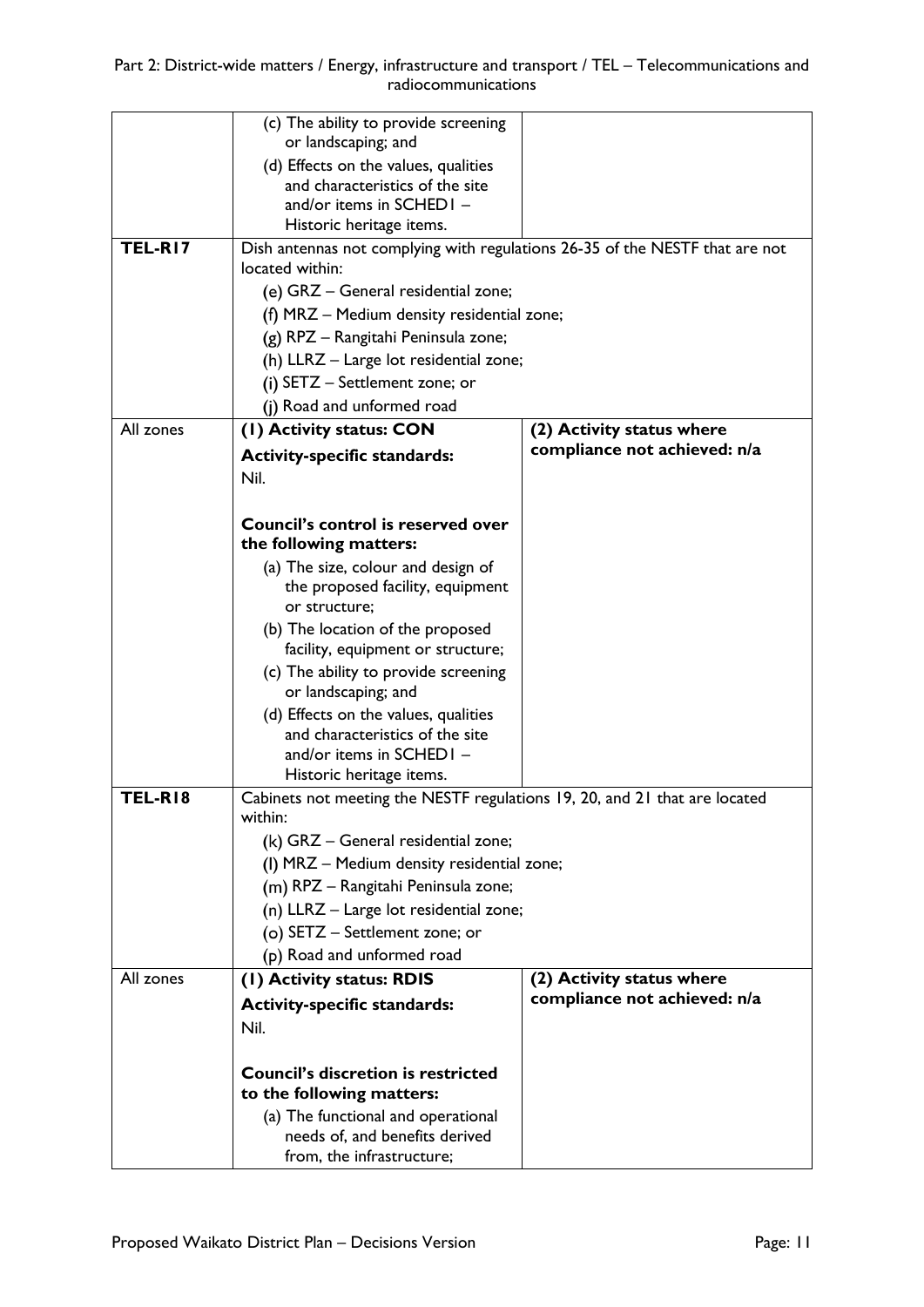Part 2: District-wide matters / Energy, infrastructure and transport / TEL – Telecommunications and radiocommunications

|                | (b) The bulk, form, scale, location<br>of the structure;                                    |                          |
|----------------|---------------------------------------------------------------------------------------------|--------------------------|
|                | (c) Visual, landscape, streetscape                                                          |                          |
|                | and amenity effects;                                                                        |                          |
|                | (d) Where located within a road,                                                            |                          |
|                | the operation and function of<br>road network activities; and                               |                          |
|                | (e) Effects on the values, qualities                                                        |                          |
|                | and characteristics of the site,                                                            |                          |
|                | heritage item or area.                                                                      |                          |
| TEL-RI9        | Dish antennas not complying with regulations 26-35 of the NESTF that are<br>located within: |                          |
|                | (a) GRZ - General residential zone;                                                         |                          |
|                | (b) MRZ - Medium density residential zone;                                                  |                          |
|                | (c) RPZ - Rangitahi Peninsula zone;                                                         |                          |
|                | (d) LLRZ - Large lot residential zone;                                                      |                          |
|                | (e) SETZ - Settlement zone; or                                                              |                          |
|                | (f) Road and unformed road.                                                                 |                          |
| All zones      | (I) Activity status: RDIS                                                                   | (2) Activity status: n/a |
|                | <b>Activity-specific standards:</b>                                                         |                          |
|                | Nil.                                                                                        |                          |
|                | <b>Council's discretion is restricted</b>                                                   |                          |
|                | to the following matters:                                                                   |                          |
|                | (a) The functional and operational                                                          |                          |
|                | needs of, and benefits derived                                                              |                          |
|                | from, the infrastructure;<br>(b) The bulk, form, scale, location                            |                          |
|                | of the structure;                                                                           |                          |
|                | (c) Visual, landscape, streetscape<br>and amenity effects;                                  |                          |
|                | (d) Where located within a road,                                                            |                          |
|                | the operation and function of                                                               |                          |
|                | road network activities; and<br>(e) Effects on the values, qualities                        |                          |
|                | and characteristics of the site,                                                            |                          |
|                | heritage item or area.                                                                      |                          |
| <b>TEL-R20</b> | Poles, antennas and headframes not complying with regulations 26-35 of the<br><b>NESTF</b>  |                          |
| All zones      | (I) Activity status: RDIS                                                                   | (2) Activity status: n/a |
|                | <b>Activity-specific standards:</b>                                                         |                          |
|                | Nil.                                                                                        |                          |
|                | <b>Council's discretion is restricted</b>                                                   |                          |
|                | to the following matters:                                                                   |                          |
|                | (a) The functional and operational                                                          |                          |
|                | needs of, and benefits derived                                                              |                          |
|                | from, the infrastructure;                                                                   |                          |
|                | (b) The bulk, form, scale, location<br>of the structure;                                    |                          |